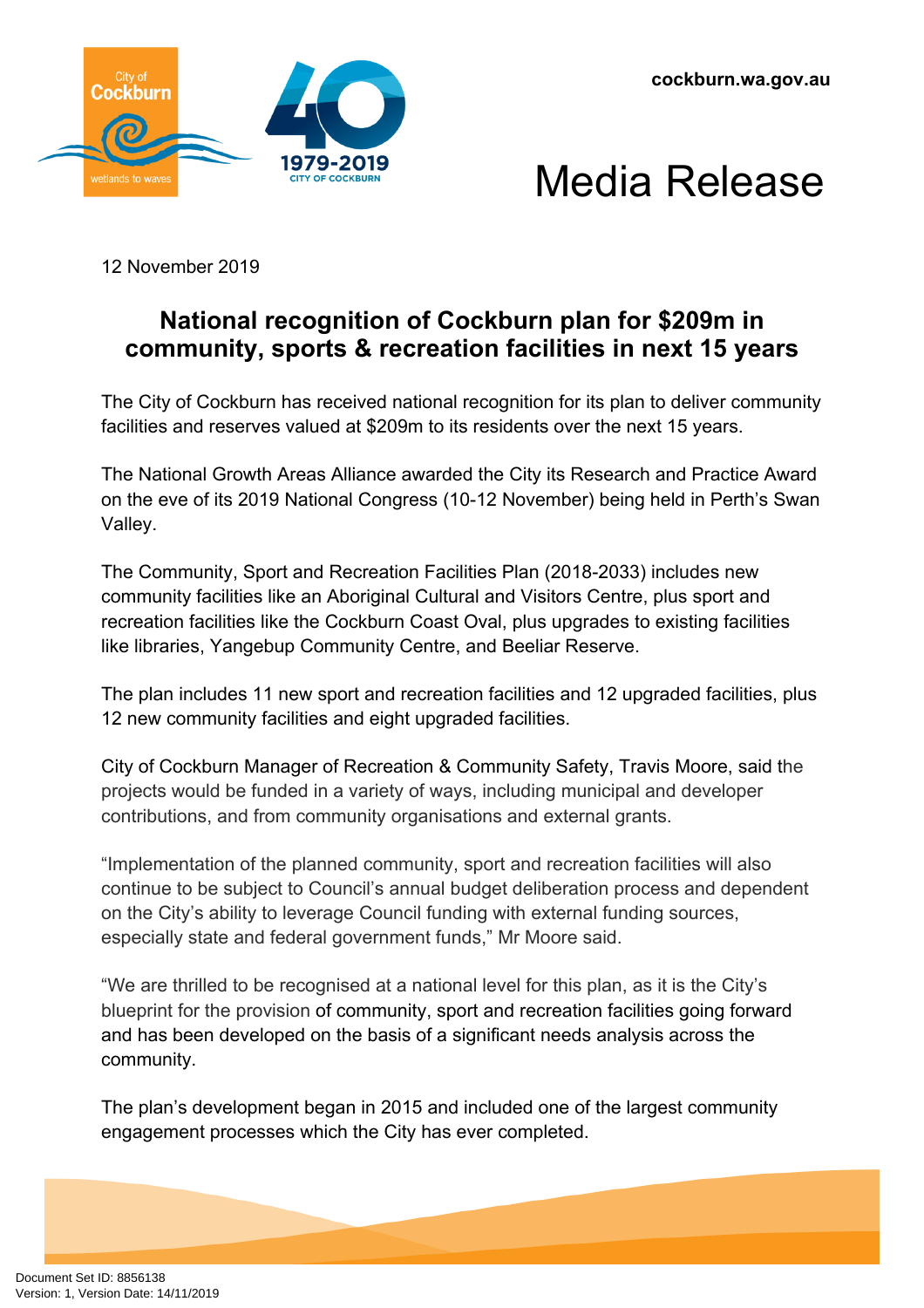



The engagement program included more than 100 meetings with community and club representatives, 16 stakeholder workshops with 200 people, more than 900 people providing input via online surveys and more than 3,000 individual comments and feedback.

"Cockburn is home to over 115,000 residents and by 2033 that number is expected to grow to over 160,000. Being prepared for the needs of our future residents is vital to a happy, healthy community," Mr Moore said.

Read more about the community, sport and recreation facilities planned over the next 15 years here: [https://www.cockburn.wa.gov.au/getattachment/b184a575-a79f-44af-](https://www.cockburn.wa.gov.au/getattachment/b184a575-a79f-44af-8ba3-c2f6cd4008e2/ECM_8257553_v2_Community,-Sport-and-Recreation-Facilities-Plan-(2018-2033)-Summary-Brochure-pdf.aspx)[8ba3-c2f6cd4008e2/ECM\\_8257553\\_v2\\_Community,-Sport-and-Recreation-Facilities-](https://www.cockburn.wa.gov.au/getattachment/b184a575-a79f-44af-8ba3-c2f6cd4008e2/ECM_8257553_v2_Community,-Sport-and-Recreation-Facilities-Plan-(2018-2033)-Summary-Brochure-pdf.aspx)[Plan-\(2018-2033\)-Summary-Brochure-pdf.aspx](https://www.cockburn.wa.gov.au/getattachment/b184a575-a79f-44af-8ba3-c2f6cd4008e2/ECM_8257553_v2_Community,-Sport-and-Recreation-Facilities-Plan-(2018-2033)-Summary-Brochure-pdf.aspx)

# **Sport & Recreation facilities:**

Over the next 15 years the City will be building 11 new sport and recreation facilities and upgrading 12 existing facilities.

### **New Facilities -**

- Lakelands Reserve Hockey Development
- Cockburn Bowling and Recreational Facility
- Frankland Reserve
- Treeby Public Open Space
- Treeby East Public Open Space
- Legacy Park
- Munster Sports and Recreation Facility
- Dixon Park and Wally Hagan Development
- Cockburn Coast Oval
- Golf Course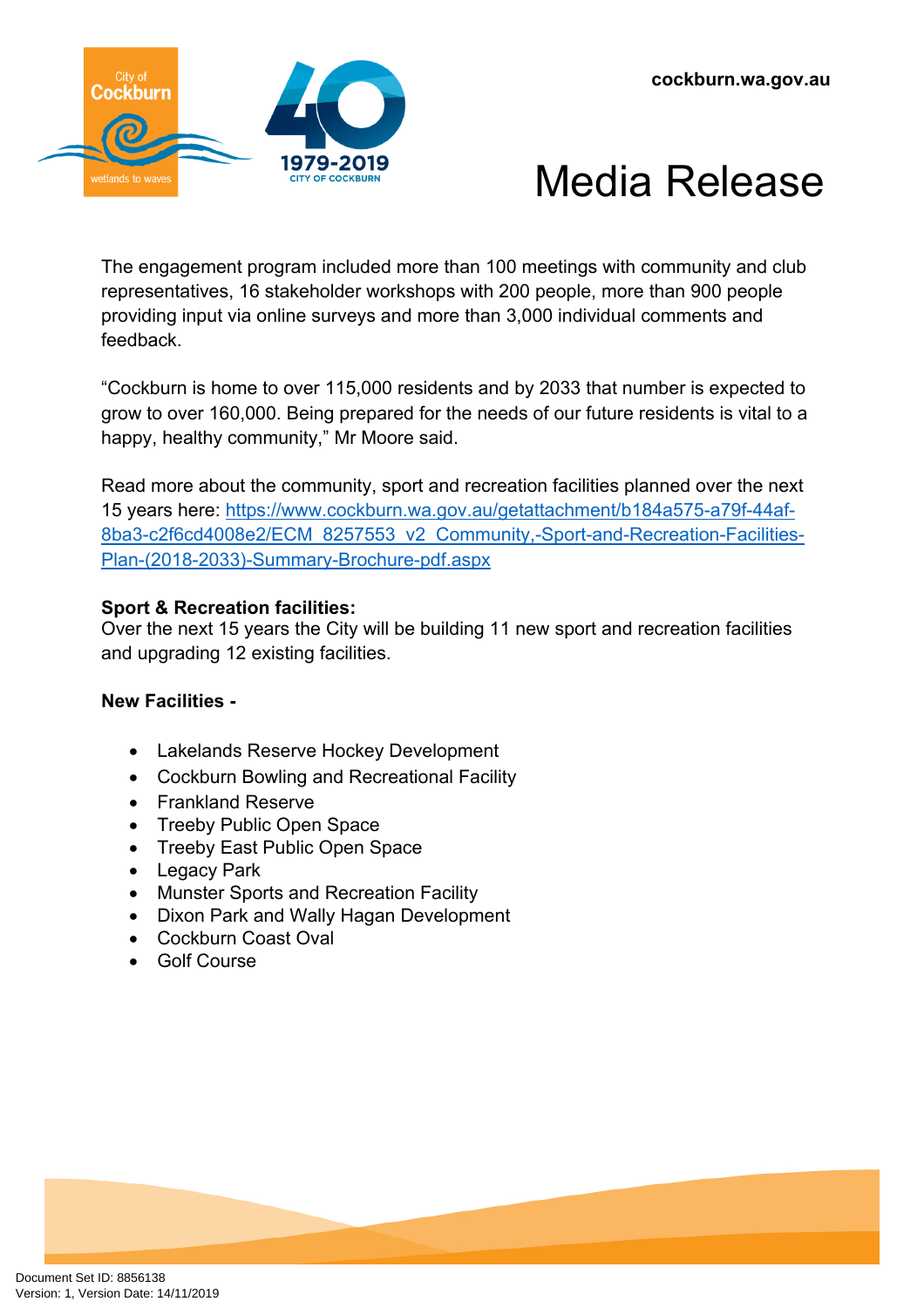

# Media Release

# **Sport & Recreation facilities (Cont.):**

## **Upgraded Facilities -**

- Beale Park
- Success Reserve and Netball Facilities
- Anning Park and Tennis Facilities
- Meller Park
- Tempest Park
- Goodchild Park
- Davilak Park
- Watsons Oval / Edwardes Park
- Beeliar Reserve
- Nicholson Reserve
- Santich Park
- Lucius Park / Dalmatinac Club
- Mater Christi Public Open Space

### **Community Facilities and Libraries:**

Over the next 15 years the City will be building 12 new community facilities and upgrading 8 existing facilities.

### **New Facilities -**

- Aboriginal Cultural and Visitors Centre
- Lifelong Learning Centre Development
- Port Coogee Community Space
- Hamilton Hill Community Centre (location TBC)
- Cockburn Coast Community Facility
- Treeby Community and Sports Centre
- Frankland Park Sports and Community Centre
- Cockburn Central West Community Facility
- Wetlands Education Centre and Native ARC
- Performing Arts Centre
- Munster Sports and Recreation Facility

# **Upgraded Facilities -**

- Yangebup Community Centre
- Coogee Community Hall
- Coolbellup Community Hub and Library
- Len Packham Reserve Clubrooms